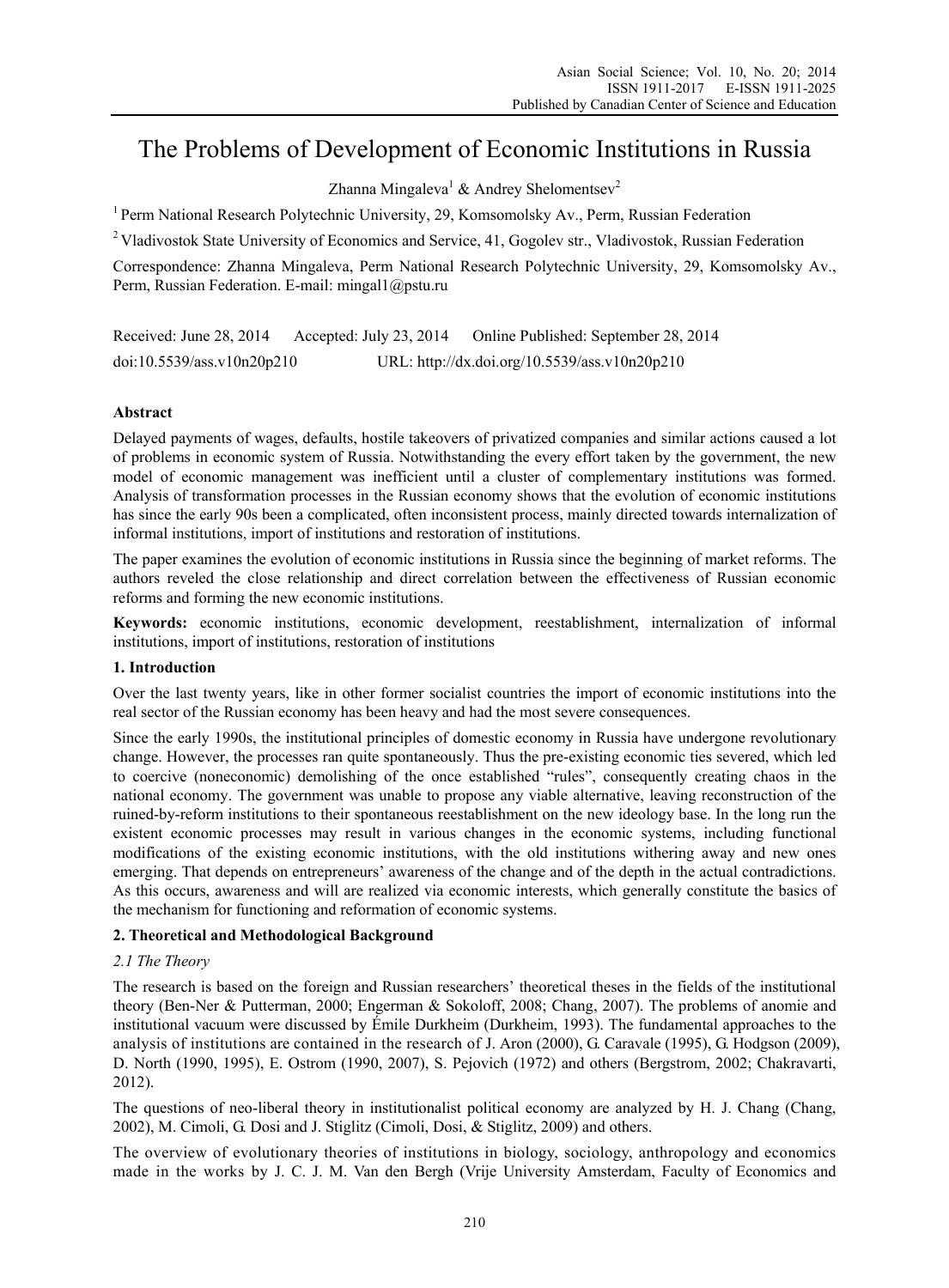Business Administration and Institute for Environmental Studies, Amsterdam, Netherlands) and S. Stagl (School of the Environment, University of Leeds, United Kingdom) (Van den Bergh & Stagl, 2003). They compared the non-evolutionary theories of institutions and co-evolutionary theories of institutions and they developed the co-evolution approach for analysis of institutions.

The research of M. K. Nabli (World Bank, South Africa) and J. B. Nugent (University of Southern California, Los Angeles, United States) (Nabli & Nugent, 1989) identifies the potential complementarities between the important components of new institutional economics and illustrates their applicability to various problems and policies in the long-term development of developing countries. This analysis is applicable to the assessment of the situation of development of economic institutions in Russia in the different areas of economy and society: the questions of innovation activities, of intellectual property protection, of economic security, of social integration (Mingaleva & Mirskikh, 2009, 2013, 2014; Mingaleva & Gataullina, 2012; Shelomentsev, 2007).

The issues of institutional role and its importance in the development of various countries and regions in the different areas have been actively discussed: the questions of public-private agreements, institutions, and competition (Che & Qian, 1998; Gehlbach & Keefer, 2011; Ostrom, 1990; Saussier, Staropoli, & Yvrande-Billon, 2009; Spiller, 2008), of institutions and economic development (Chang, 2011; Dorward et al., 2003; Glaeser, La Porta, Lopez-de-Silanes, & Shleifer, 2004; Ostrom, 2007), of institutional mechanism of region's innovative development (Mingaleva, Gayfutdinova, & Podgornova, 2009), institutions and entrepreneurship (High, 2009; Holcombe, 1998, 2003), and other problems (Engerman & Sokoloff, 2005; Spiller, 1996; Stein, 2008; Streeck, 1992; Udry, 2003). Special literature reviews are devoted to the coverage of most of these issues.

The research of A. Dorward, J. Kydd, J. Morrison and C. Poulton (2005) are strong historical, theoretical and practical grounds for more consistent policy in co-ordination functions at institutions in an economy.

The factor analysis of the rapid growth in newly industrializing countries (Korea, Taiwan, Hong Kong, and Singapore) of the East Asian was conducted by S. Haggard (University of California, San Diego, CA, United States) and Chung-In Moon at 1989. They researched the organizational factors and institutionalism arguments of economic efficiency. They concluded that unique institutional solutions for political problems and the indeterminacy of institutional configuration ought to be conducted with respect to the economic efficiency of policy limits of economic growth. The analysis of the importance of institutions for development of Asian countries has been made in the paper of H. J. Chang (Faculty of Economics, University of Cambridge) (1998). Prof. Chang identified three types of institutions that are particularly important for economic development: institutions for coordination and administration, institutions for learning and innovation, and institutions for income redistribution and social cohesion. He examined how they contributed to the development of different Asian countries. He concluded that the institutional changes need to be made cautiously and in line with local conditions.

In his works S. Haggard (University of California, San Diego, United States) examines the correlation between the institutions and economic growth in Taiwan. S. Haggard and Y. Zheng (University of Connecticut, United States) concluded that the rapid growth in the East Asian newly industrializing countries depended on institutional innovation (Haggard & Zheng, 2013). The research of S. Haggard and T. J. Cheng (Department of Political Science, College of William and Mary, Williamsburg, VA, United States), and D. Kang (Government Department, Dartmouth College, Hanover, NH, United States) examined bureaucratic reform in Korea and Taiwan (Cheng, Haggard, & Kang, 1998). The authors analyzed the political and institutional constrains under which governing elites operate and they concluded that in both countries political leaders had an interest in reforming the civil service to carry out their initiatives at the institutional base. The institutional changes stimulate economic development of countries with the authoritarian governments.

H. Stein at Roosevelt University in Chicago critically examines the theories of institutions that can be used as a guide to economic reform in Africa, primarily the development of markets in Africa (Stein, 1994). He analyzes three approaches to institutions: the old institutionalism tradition, new institutional economics and the model of structural adjustment. And he concluded that the recommendations of structural adjustment and new institutional economics do not promote the development of markets in Africa. He recommended using the old institutionalism literature to promote market reform in Africa.

T. Kuran (2004) analyzed the historical mechanisms of institutional stagnation and the problems of economically underdeveloped in the Middle East.

Finally, most of the works of J. W. Eerkens (2004), E. Perotti (1995) and some others (Bortolotti, Siniscalco, & Fantini, 2000) are devoted to the analysis of the issues of privatization and institutionalization.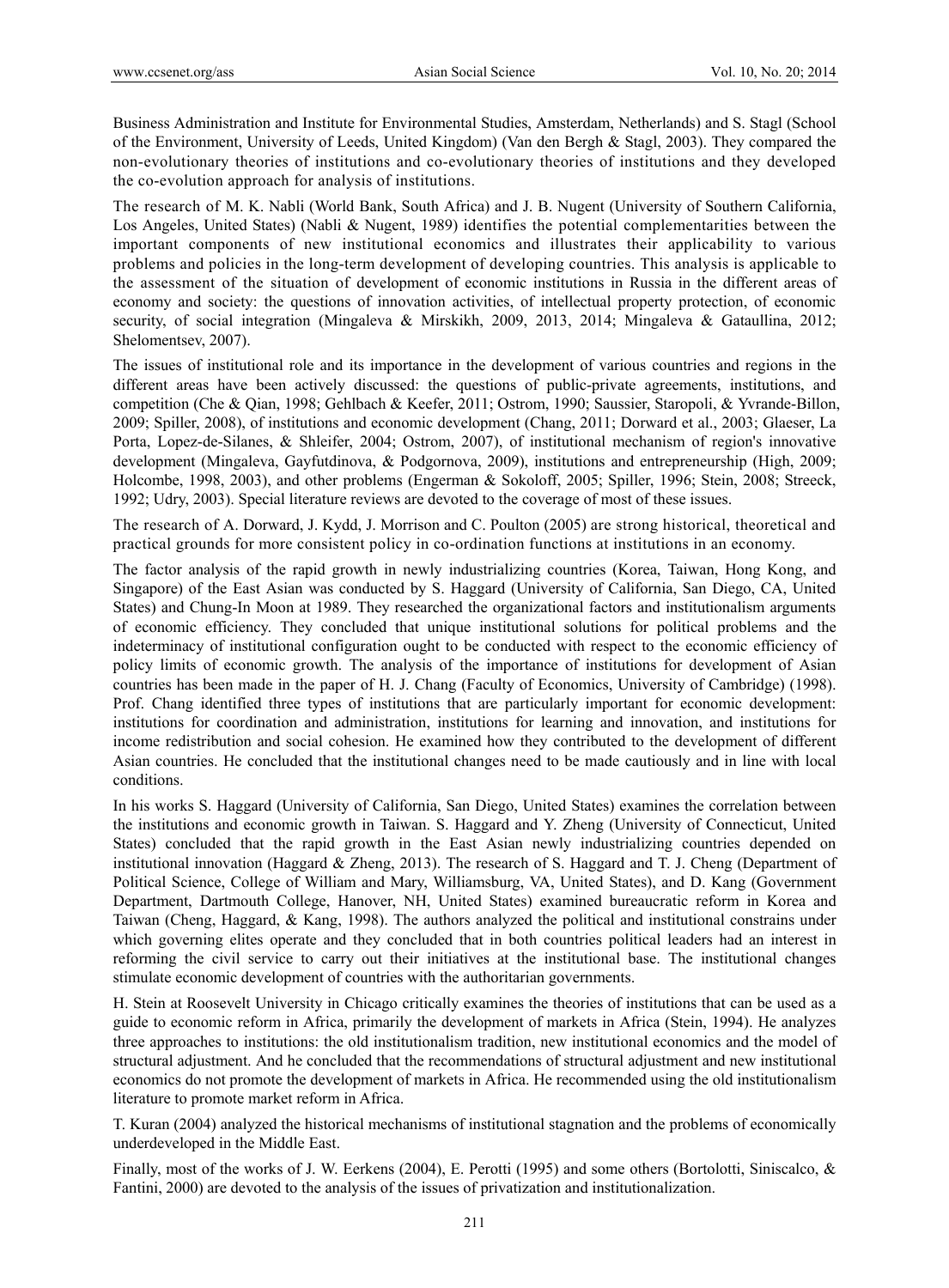B. Bortolotti, D. Siniscalco (University of Turin), and M. Fantini (University of Bergamo) conducted the cross country analysis correlation between the privatisation and institutions (2000). From a sample of 49 developed and developing countries by an empirical analysis of the period 1977-96 (except Russia and all post-soviet countries) they proved that the scope of privatisation is determined by a variety of institutional, economic and political factors.

## *2.2 The Methodology of Research*

The authors used the methods of institutional analysis, comparative analysis and historical analysis, the analysis of current situation, analysis of legislation. The methods of comparative analysis and historical analysis used to reveal the relationship and correlation between the effectiveness of Russian economic reforms and forming the new economic institutions. During the research process methods of bibliographic analysis and publication analysis were used. The paper presents complex interdisciplinary analysis of legal, economic, political aspects of evolution of economic institutions in Russia.

#### **3. The History of Development of Economic Institutions in Russia**

One would traditionally consider the following evolutionary forms of economic behavior patterns such as:

1) institutions of a certain ideal model are reduced to practice;

2) institutions reproduce patterns that existed earlier in the history of a given country but then disappeared due to some social and political changes;

3) formal institutions are constructed following patterns that exist in other countries.

Of the formal change frameworks mentioned above, the first two have such a trait that they may have common cultural and historical (genetic) roots with a specific society and with features characterizing its disposition and economic organization. The latter case, however, appears to address the application of foreign patterns, which are neither connected with the national cultural traditions, nor related to the customs of economic life in the given country. Moreover, by the experience gained in the political and economic transformations in the former socialist countries it has been demonstrated that the import of market institutions from other countries has independently disseminated and been the most widespread. Analysis of transformation processes in the Russian economy shows that the evolution of economic institutions has since the early 90s been a complicated, often inconsistent process, mainly directed towards internalization of informal institutions, import of institutions and restoration of institutions.

Internalization of informal frameworks is one of the prevalent forms of the evolution of economic institutions. Depending on the relationship between formal and informal norms accepted within a specific time frame, internalization may either supplement the existing institutions with new norms, which more specifically define the functions of the former, or substitute the existing institutions with new ones, which used to be of informal nature. In reality, legalization of informal institutions may either be the initiative by the state-run public authorities, or may be forced or lobbied through by interest groups. There is a very typical illustration in point: the legalization in 1992 of the then widespread spontaneous privatization and the formation of the corporate management institution (Corporate Law).

The reformers had to take into consideration the viewpoints of apologists for the establishment of collectively-owned enterprises and for free distribution of the state-owned property to all levels of the population. In keeping with the Government Program of Privatization, labor collectives derived unprecedented benefits, which can be regarded as concessions to the management in return to their loyalty to the economic reforms carried out by the government. Furthermore, in order to avoid social tension in the society a privatization mechanism was developed and implemented, when vouchers were issued to each adult citizen that were to be used to purchase shares of public property being privatized via investment trusts or special auctions.

The 1990s in Russia were the time for price liberalization and the outset of privatization. No regulatory institutions were there to stand as guidelines of entrepreneurship. The arbitration courts were immature and had no experience in resolving privatization conflicts and corporate dispute settlements; coercive and administrative approaches prevailed.

Of a special importance in the evolution of economic institutions is borrowing or importing them from other countries. Thus, the import of institutions is regarded as a revolutionary version of the institutional evolution, for it presumes implementation of formal institutions that have a proven record of their efficiency to provide interactions, with the existing institutions being the last to be adopted.

In reality economic interactions occur between companies from various countries and the economic institutions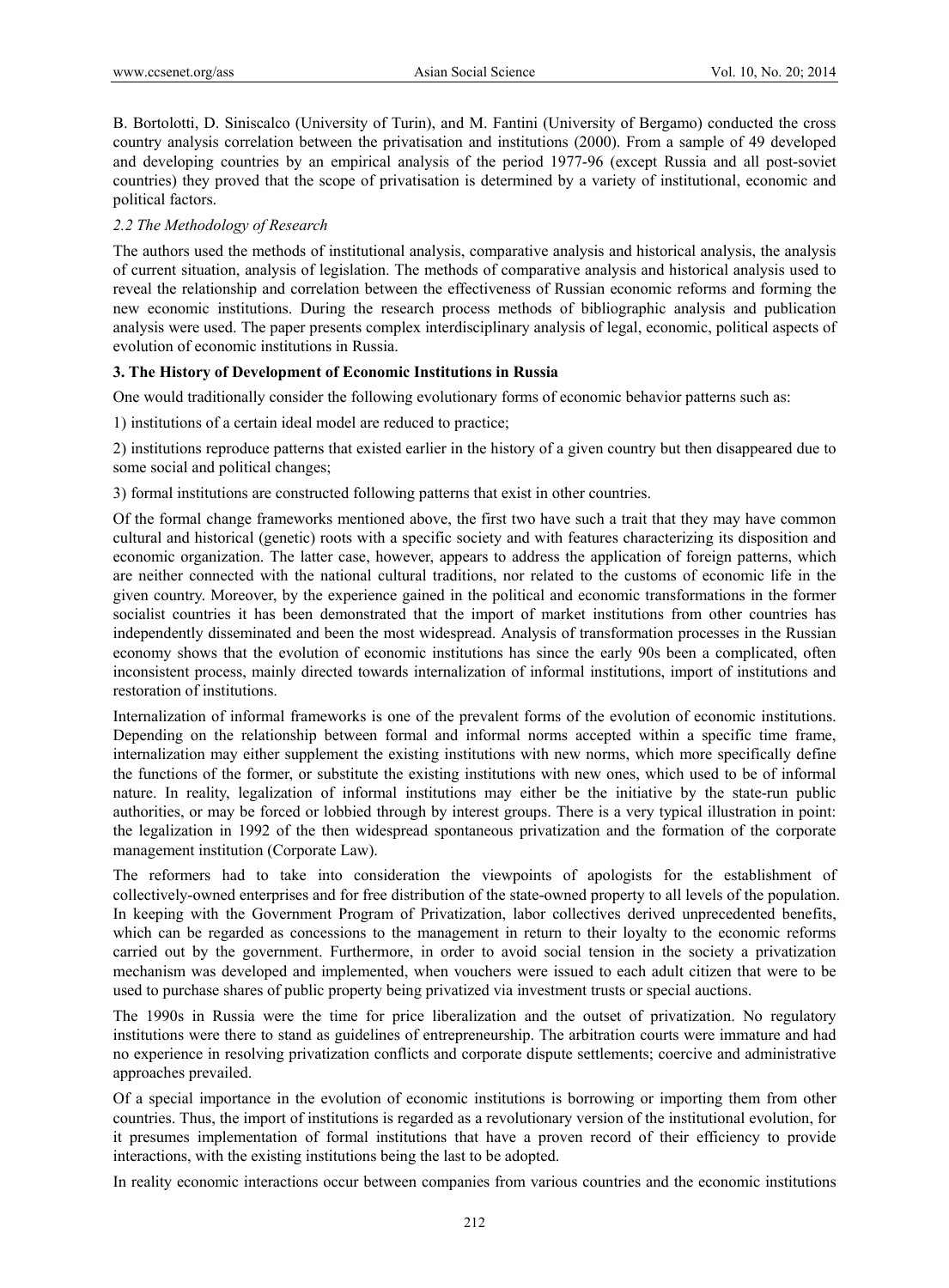in these countries are constantly evolving, with various formal and informal norms being exchanged and general requirements being established to the functioning of certain institutions. As a result, a sort of diffusion of the relevant norms is observed-for instance, the norms of the legitimate enterprise-that forms an integrated institutional space in the field of entrepreneurship. Hence, one can put forward examples of the Russian legislation in the field of corporate law, bankruptcy and nature management. It is worthy of note that the evolution of corporate management institutions in Germany, France and other European countries is significantly influenced by the EU legislation that experiences rather challenging corporate problems. These problems reflect a number of critical aspects addressing economic interrelations of the member states, in particular, the directives that define procedures for corporations, limited liability companies and some other types of business organizations.

Hence, in order to suppress social and economic immunity to the "genetically" foreign formal norms, it is imperative that the government show a strong political will and a substantial foreign financial support is provided [Гдан]. As a result, the exporting country so acting would keep the formation of economic institutions under control that would help to expand its political and economic influences on the importing countries, to make the economics of companies and government in the importing country information-transparent, and to reduce transaction costs of national and international companies entering the markets of the recipient countries. That leads to behavioral conflicts between entrepreneurs. As a result, one can observe a substantial disparity in the consequences of importing the European corporate management institutions into the former socialist countries, Russia and FSU countries, which differ significantly in terms of the historical path covered, their national and cultural characters and the customs of business intercourse. More or less effectively, such European countries as the Czech Republic, Slovakia, Germany, Hungary and Baltic countries have relatively easily been adopting the imported European institutions owing to their positive historical experience over the pre-socialist period some 40-50 years ago, due to their basic conditions and because of their respective national scales.

At the same time, the assessment is not so clear with regard to the import of corporate management institutions into Euro-Asian and Asian countries such as Russia, Kazakhstan, the republics of Central Asia, etc., which have considerable national and cultural differences as compared with the European countries. Peculiarly, Vietnam, Mongolia and China tend to go their separate ways to reform their economies.

## **4. Results**

Over the last decades restoration of norms and institutions has been particularly prevalent in Russia and the former socialist countries. In fact, the majority of the countries have reestablished their pre-existing economic institutions of corporate management, insolvency, equity market and some others. The restoration of institutions, however, was usually of the duel nature. On the one hand, the institutional functionality was recovered; for instance, the private property and the corporate law. On the other hand, the content of norms constituting the institutional base was, in fact, borrowed from the legislations of other European countries. Therefore, a mixed version of the evolution of economic institutions was realized that combined restoration of their forms with the import of contents. Such an approach is usually justified as a result of the political choice by the local elite and as influences exerted by the governments of other countries. Efficiency of this approach is to be challenged only upon changes in the nature of the reforms caused by another (opponent) political party's coming to power, initiating reappraisal of the objectives to be gained and revising the policies and actions of the predecessors.

Regardless of the significant differences between the chosen patterns of economic performance, the processes of their adaptation to the specific conditions in the former socialist countries have faced similar problems: the criminalization of economy, the lack of information transparency on the activities of corporations, the infringements of shareholders rights, the low incentives for managers to enhance financial performances of their companies, etc. These problems have delayed the reforms and hindered their expediency in the majority of the countries.

That has evidenced the inertness of the institutional change due to the following: firstly, the prevailing economic ideology; secondly, the existing customs of business intercourse, the national and cultural peculiarities and historical traditions; and thirdly, the features of the supply, type and use of the natural resources and the geographic size of the country.

Furthermore, the imported institutions overlap with the existing-more or less efficient-institutional environment containing the specific set of norms, values, etc., which define motivation of the economic decision-makers involved. Therefore, the essence of inertness phenomenon is, on the one hand, in the relationship between the traditional and the imported norms, and, on the other hand, in the process of the economic community members' choosing the norms that they should follow.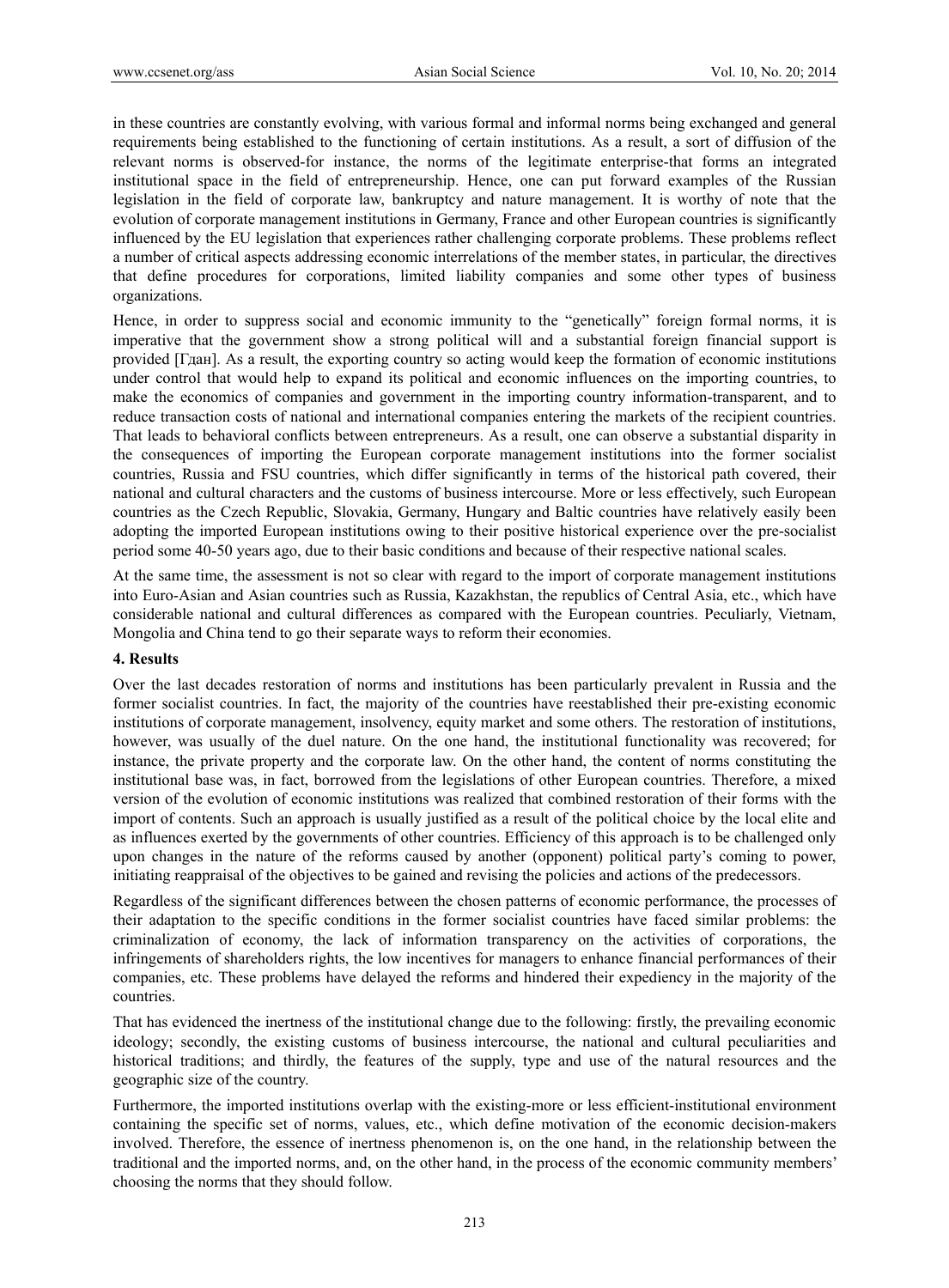Choice of economic agents from the very start bears a certain contradiction: the discrepancy between the ideal behavioristic model of an entrepreneur's acting bona fide and abiding the laws and other formal norms currently in force on the one hand, and the interests of his agent and shareholders (members) on the other. Besides, the list of persons that are-directly or indirectly-interested in outcomes of the choice is not limited only by those above mentioned; and their interests may as well be in conflict. As a result, the process of decision making takes quite a lengthy period of rivalry so that certain norms of economic behavior can be affirmed. Regardless of the outcome, however, the economic community members would have to correct the already existing norm, whether they accept the new behavior pattern or reject it.

The assessment of consequences of importing economic management institutions for a recipient country becomes a challenge in its own right. Moreover, such assessment can also depend on both the specific time frame and the reference point used. One should take into account that, since the imported institutions are rather complementary to the existing institutional structure of the national economy, effectiveness of the management structure cannot be evaluated regardless of the specific arrangements and settings of other institutions.

#### **5. Conclusions**

Introduction of new economic institutions in Russia traditionally reflects the political influence of various European countries and the United States of America on the political power elites in the former socialist and FSU countries. At the same time, the analysis reveals that the FSU countries have traditionally been imposed on with a certain institutional model of economic performance.

Import of institutions, however, is often prone to creating chaos caused by contradictions between the institutional environment of the importing country and the institutional environment of the exporting country, with which the imported norms have genetic roots.

It is evident from past experience that as the formal institutions under the auspices of the organs of government as the informal norms-which are independently accepted by the market participants or by business groups-, both can be imported.

The efficiency assessment of economic institutional novations cannot be made one-dimensionally, for it is measured against at least two scales: on the one hand, the correspondence to the objectives and to the interests of the national development in the specific recipient country, and, on the other hand, the attainment of objectives by the exporting country, for instance, the formation of "parent state-raw material source colony" relationships.

#### **Acknowledgements**

This paper prepared at the financial support of Ministry of Education and Science of Russian Federation (research project # 12-С-7-1007).

## **References**

- Aron, J. (2000). Growth and institutions: A review of the evidence. *World Bank Research Observer, 15*(1), 99-135. http://dx.doi.org/10.1093/wbro/15.1.99
- Ben-Ner, A., & Putterman, L. (2000). On some implications of evolutionary psychology for the study of preferences and institutions. *Journal of Economic Behavior and Organization*, *43*(1), 91-99. http://dx.doi. org/10.1016/S0167-2681(00)00110-4
- Bergstrom, T. C. (2002). Evolution of social behavior: Individual and group selection. *Journal of Economic Perspectives, 16*(2), 67-88. http://dx.doi.org/10.1257/0895330027265
- Bortolotti, B., Siniscalco, D., & Fantini, M. (2000). *Privatization and Institutions: A Cross Country Analysis.*  CESifo Working Paper, No. 375. Munich.
- Caravale, G. (1995). Economic theory, institutions, and economic policy. *Atlantic Economic Journal, 23*(4), 241-247. http://dx.doi.org/10.1007/BF02298760
- Chakravarti, A. (2012). *Institutions, economic performance and the visible hand: Theory and evidence*. Edward Elgar Publishing,
- Chang, H. J. (1998). The Role of Institutions in Asian Development. *Asian Development Review, 16*(2), 64-95.
- Chang, H. J. (2002). Breaking the mould: An institutionalist political economy alternative to the neo-liberal theory of the market and the state. *Cambridge Journal of Economics, 26*(5), 539-559. http://dx.doi.org/10. 1093/cje/26.5.539
- Chang, H. J. (2011). Institutions and economic development: Theory, policy and history. *Journal of Institutional*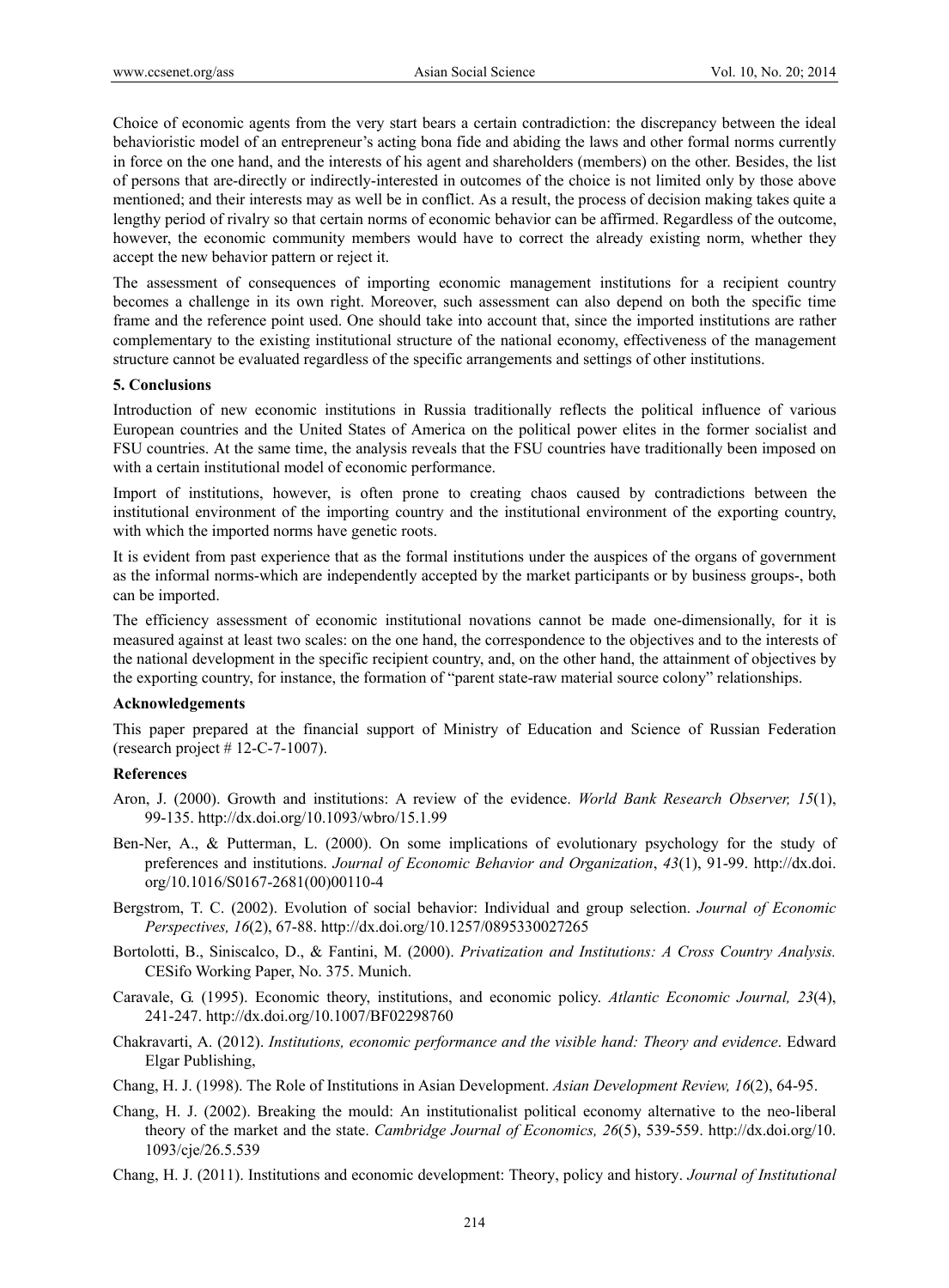*Economics, 7*(4), 473-498. http://dx.doi.org/10.1017/S1744137410000378

- Chang, H. J. (Ed.) (2007). *Institutional Change and Economic Development* (pp. 17-33)*.* Tokyo: United Nations University Press, and London: Anthem Press.
- Che, J., & Qian, Y. (1998). Institutional environment, community government, and corporate governance: Understanding China's township-village enterprises. *Journal of Law, Economics, and Organization, 14*(1), 1-2. http://dx.doi.org/10.1093/oxfordjournals.jleo.a023392
- Cheng, T. J., Haggard, S., & Kang, D. (1998). Institutions and growth in Korea and Taiwan: The bureaucracy. *Journal of Development Studies, 34*(6), 87-111. http://dx.doi.org/10.1080/00220389808422547
- Cimoli, M., Dosi, G., & Stiglitz, J. (2009). *Industrial Policy and Development: The Political Economy of Capabilities Accumulation*. Oxford: Oxford University Press. http://dx.doi.org/10.1093/acprof:oso/97801 99235261.001.0001
- Dorward, A., Kydd, J., Morrison, J., & Poulton, C. (2005). Institutions, markets and economic coordination: Linking development policy to theory and praxis. *Development and Change, 36*(1), 1-25. http://dx.doi.org/ 10.1111/j.0012-155X.2005.00400.x
- Dorward, A., Poole, N., Morrison, J., Kydd, J., & Urey, I. (2003). Markets, institutions and technology: Missing links in livelihoods analysis. *Development Policy Review, 21*(3), 319-332. http://dx.doi.org/10.1111/1467- 7679.00213
- Durkheim, E. (1993). *The Division of Labour in Society*. The Free Press, New York.
- Eerkens, J. W. (2004). Privatization, small-seed intensification, and the origins of pottery in the western great basin. *American Antiquity, 69*(4), 653-670. http://dx.doi.org/10.2307/4128442
- Engerman, S. L., & Sokoloff, K. L. (2005). The evolution of suffrage institutions in the New World. *Journal of Economic History, 65*(4), 891-921. http://dx.doi.org/10.1017/S0022050705000343
- Engerman, S. L., & Sokoloff, K. L. (2008). Debating the role of institutions in political and economic development: Theory, history, and findings. *Annual Review of Political Science, 11*, 119-135. http://dx.doi.org/10.1146/annurev.polisci.11.120406.135217
- Gehlbach, S., & Keefer, P. (2011). Investment without democracy: Ruling-party institutionalization and credible commitment in autocracies. *Journal of Comparative Economics, 39*(2), 123-139. http://dx.doi.org/10.1016 /j.jce.2011.04.002
- Glaeser, E. L., La Porta, R., Lopez-de-Silanes, F., & Shleifer, A. (2004). Do institutions cause growth? *Journal of Economic Growth, 9*(3), 271-303. http://dx.doi.org/10.1023/B:JOEG.0000038933.16398.ed
- Haggard, S., & Chung-In, M. (1989). Institutions and economic policy: Theory and a Korean case study. *World Politics, 42*(2), 210-237. http://dx.doi.org/10.2307/2010464
- Haggard, S., & Zheng, Y. (2013). Institutional innovation and investment in Taiwan: The micro-foundations of the developmental state. *Business and Politics, 15*(4), 435-446. http://dx.doi.org/10.1515/bap-2012-0010
- High, J. (2009). Entrepreneurship and economic growth: The theory of emergent institutions. *Quarterly Journal of Austrian Economics, 12*(3), 3-36.
- Hodgson, G. (2009). On the institutional foundations of law: The insufficiency of custom and private ordering. *Journal of Economic Issues, 43*(1), 143-166. http://dx.doi.org/10.2753/JEI0021-3624430107
- Holcombe, R. G. (1998). Entrepreneurship and economic growth. *The Quarterly Journal of Austrian Economics, 1*(2), 45-62. http://dx.doi.org/10.1007/s12113-998-1008-1
- Holcombe, R. G. (2003). The origins of entrepreneurial opportunities. *Review of Austrian Economics, 16*(1), 25-43. http://dx.doi.org/10.1023/A:1022953123111
- Kuran, T. (2004). Why the Middle East is economically underdeveloped: Historical mechanisms of institutional stagnation. *Journal of Economic Perspectives, 18*(3), 71-90. http://dx.doi.org/10.1257/0895330042162421
- Mingaleva, Z., & Gataullina, A. (2012). Structural modernization of economy and aspects of economic security of territory. *Middle East Journal of Scientific Research, 12*(11), 1535-1540.
- Mingaleva, Z., & Mirskikh, I. (2009). The Problems of Legal Regulation of Intellectual Property Rights in innovation activities in Russia (Institutional approach). *World Academy of Science, Engineering and Technology, 29*, 464-476.